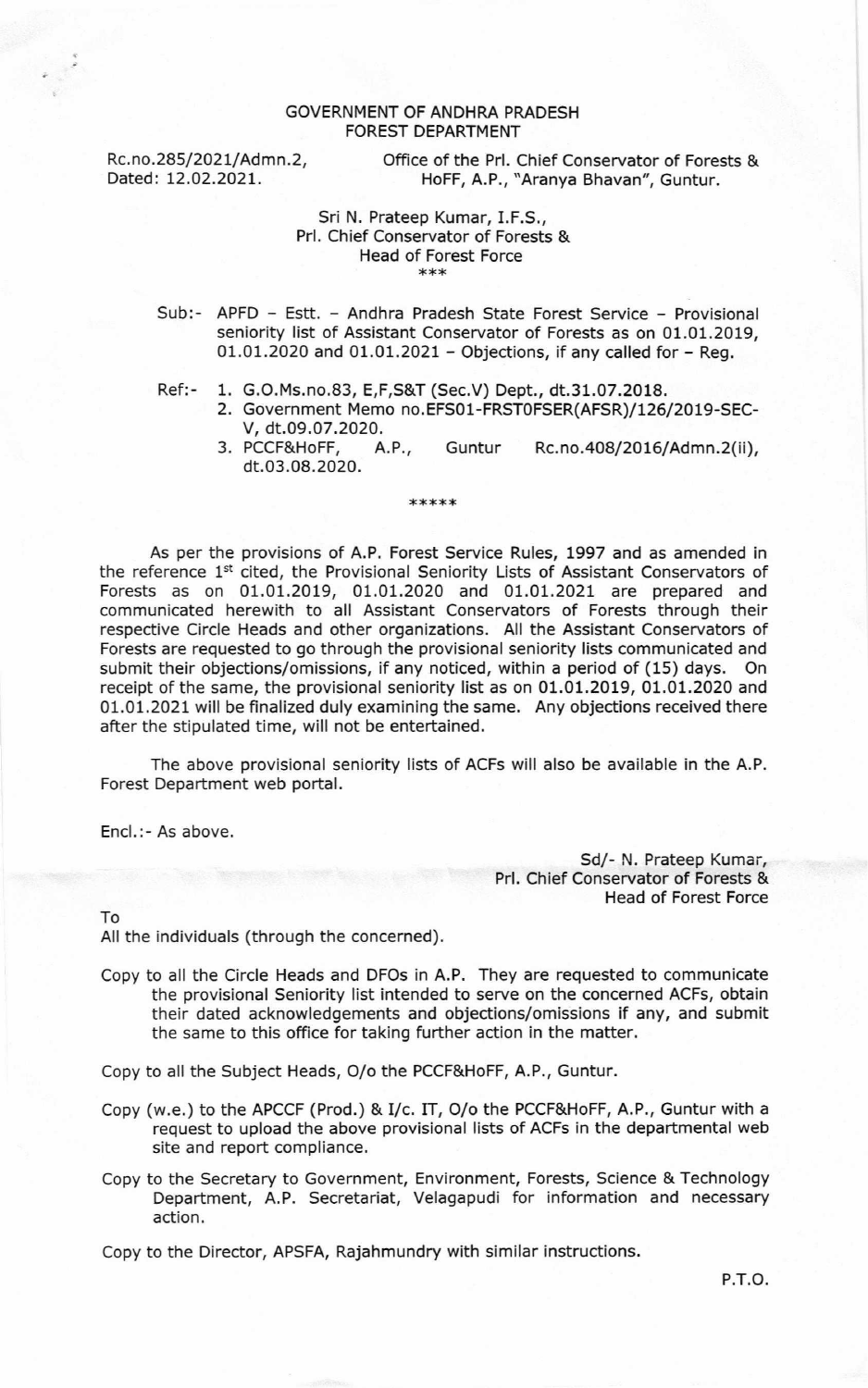copy to the MD, APG&BC, Vijayawada for information and necessary action.

copy to the M.D., APEDCO Ltd., Vijayawada for information and necessary action.

copy to EO, TTD, Tirupathi for information and necessary action.

- copy to the Commissioner, VMRDA, Visakhapatnam for information and necessary action.
- Copy to the CEO, AP. Medicinal Plant Board, Vijayawada for information and necessary action.

Copy to the P.S. to PCCF & HoFF, A.P., Guntur,

Copy to the General Secretary, A.P. Forest Officers Association, Guntur. Copy to Stock File.

/lfrue Copy//

Elvert

.-h.  $022021$ for Prl.  $(S.C)$ Assistant Conservator of Forests (HoFF)<br>Olo. Pri. Chief Conservator of Forests (HoFF) Aranya Bhavan, Guntur-522 004, A.P.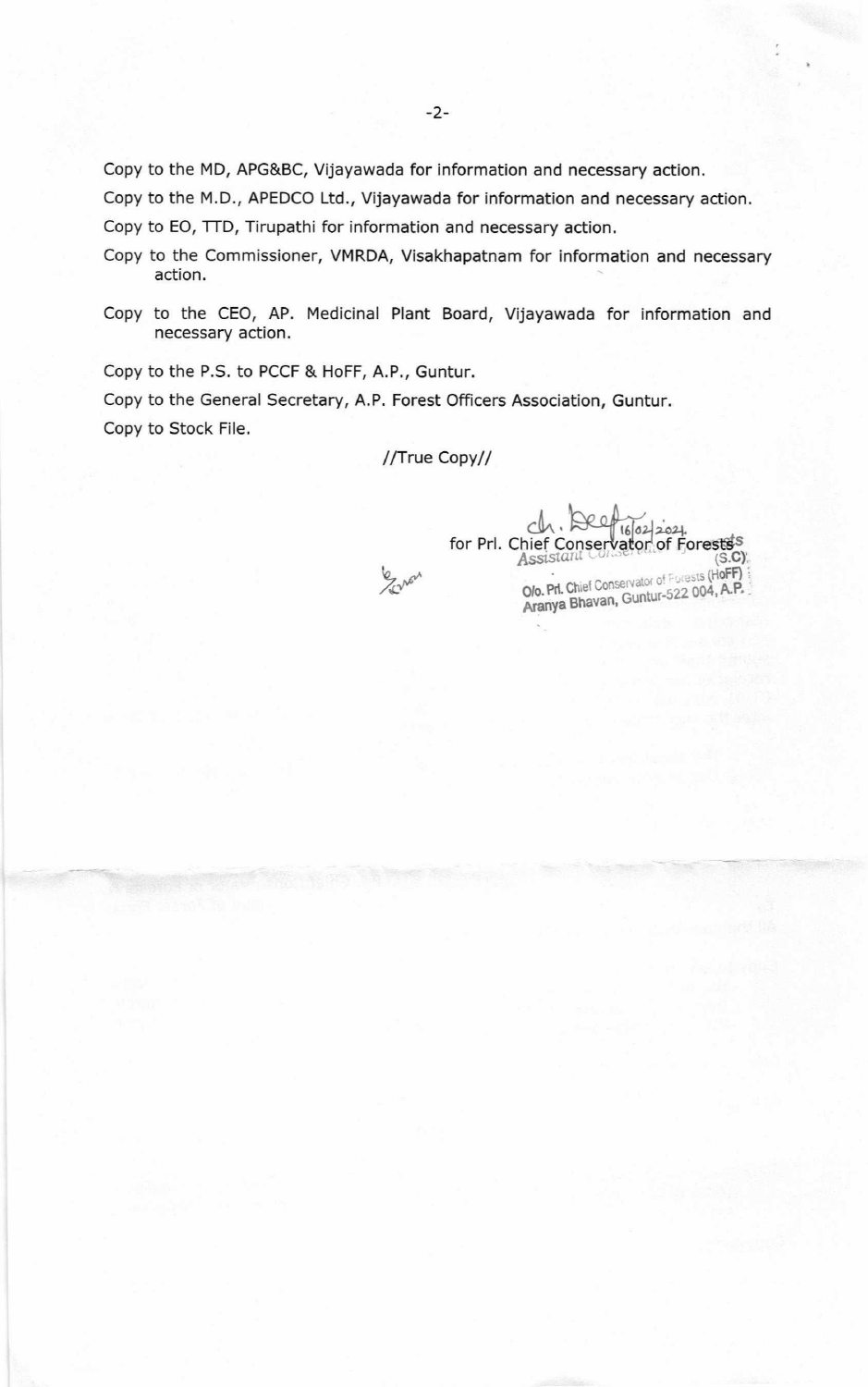| PROVISIONAL SENIORITY LIST AS ON 01.01.2019 AMONG FULL MEMBERS OF THE A.P. STATE FOREST SERVICE ACFs<br>(UNDER RULE 33(a) OF A.P.STATE & SUBORDINATE SERVICE RULE 12 OF A.P.FOREST SERVICE RULES) |                            |           |                      |                                   |                                                      |                                        |                                                 |                                            |  |  |
|---------------------------------------------------------------------------------------------------------------------------------------------------------------------------------------------------|----------------------------|-----------|----------------------|-----------------------------------|------------------------------------------------------|----------------------------------------|-------------------------------------------------|--------------------------------------------|--|--|
| SI.<br>No.                                                                                                                                                                                        | <b>Name of the Officer</b> | DR/P      | <b>Date of Birth</b> | Date of 1st<br><b>Appointment</b> | Date of<br><b>Appointment of</b><br><b>Probation</b> | Date of<br>declaration of<br>probation | Date of<br>appointment of full<br>member as ACF | <b>Remarks</b>                             |  |  |
| 1                                                                                                                                                                                                 | $\mathbf{z}$               | 3         | 4                    | 5                                 | 6                                                    | $\overline{ }$                         | 8                                               | 9                                          |  |  |
|                                                                                                                                                                                                   | <b>Sarvasri</b>            |           |                      |                                   |                                                      |                                        |                                                 |                                            |  |  |
| 1                                                                                                                                                                                                 | D.Ravindranath Reddy       | <b>DR</b> | 02.06.1982           | 01.07.2010                        | 01.07.2010                                           | 22.07.2014                             | 01.07.2010                                      |                                            |  |  |
| 2                                                                                                                                                                                                 | K.Vinod Kumar              | DR        | 05.03.1979           | 07.09.2012                        | 07.09.2012                                           | 14.12.2016                             | 07.09.2012                                      |                                            |  |  |
| 3                                                                                                                                                                                                 | N. Ram Chandra Rao         | DR        | 18.09.1984           | 07.09.2012                        | 07.09.2012                                           | 21.04.2017                             | 07.09.2012                                      |                                            |  |  |
| $\overline{4}$                                                                                                                                                                                    | D.Phani Kumar Naidu        | DR        | 27.03.1988           | 07.09.2012                        | 07.09.2012                                           | 24.09.2016                             | 07.09.2012                                      |                                            |  |  |
| 5                                                                                                                                                                                                 | G.Mangamma                 | DR        | 10.06.1983           | 07.09.2012                        | 07.09.2012                                           | 03.09.2017                             | 07.09.2012                                      |                                            |  |  |
| 6                                                                                                                                                                                                 | Y.V.Narasimha Rao          | <b>DR</b> | 05.06.1980           | 07.09.2012                        | 07.09.2012                                           | 28.09.2016                             | 07.09.2012                                      |                                            |  |  |
| $\overline{7}$                                                                                                                                                                                    | E.Harika                   | DR        | 24.08.1984           | 07.09.2012                        | 07.09.2012                                           | 01.11.2016                             | 07.09.2012                                      |                                            |  |  |
| 8                                                                                                                                                                                                 | R.Srinivas                 | DR        | 01.07.1986           | 07.09.2012                        | 07.09.2012                                           | 30.09.2016                             | 07.09.2012                                      |                                            |  |  |
| 9                                                                                                                                                                                                 | M.Samuel                   | DR        | 12.09.1978           | 07.09.2012                        | 07.09.2012                                           | 08.10.2016                             | 07.09.2012                                      |                                            |  |  |
| 10                                                                                                                                                                                                | P.Suneetha                 | <b>DR</b> | 15.08.1980           | 07.09.2012                        | 07.09.2012                                           | 28.09.2016                             | 07.09.2012                                      |                                            |  |  |
| 11                                                                                                                                                                                                | G.Satish                   | DR        | 29.03.1984           | 07.09.2012                        | 07.09.2012                                           | 28.09.2016                             | 07.09.2012                                      |                                            |  |  |
| 12                                                                                                                                                                                                | D.Asha Kiran               | <b>DR</b> | 20.05.1980           | 07.09.2012                        | 07.09.2012                                           | 23.12.2016                             | 07.09.2012                                      |                                            |  |  |
| 13                                                                                                                                                                                                | B. Janaki Rao              | P         | 26.07.1961           | 04.09.2010                        | 08.04.2013                                           | 22.04.2014                             | 08.04.2013                                      | As per GO.Ms.No.91, EFS&T<br>Dt.30.11.2017 |  |  |
| 14                                                                                                                                                                                                | K.A.N.Chari                | P         | 03.11.1961           | 06.10.2008                        | 08.04.2013                                           | 07.04.2014                             | 08.04.2013                                      |                                            |  |  |
| 15                                                                                                                                                                                                | B. Venkateswara Rao        | P         | 08.06.1962           | 23.10.2008                        | 08.04.2013                                           | 18.06.2014                             | 08.04.2013                                      |                                            |  |  |
| 16                                                                                                                                                                                                | S. Ravisankar              | P         | 16.07.1964           | 29.10.2008                        | 08.04.2013                                           | 07.04.2014                             | 08.04.2013                                      |                                            |  |  |
| 17                                                                                                                                                                                                | B. Venkataramana           | P         | 31.03.1960           | 03.11.2008                        | 08.04.2013                                           | 07.04.2014                             | 08.04.2013                                      |                                            |  |  |
| 18                                                                                                                                                                                                | P. Sivasankar Reddy        | P         | 01.07.1963           | 29.10.2008                        | 08.04.2013                                           | 07.04.2014                             | 08.04.2013                                      |                                            |  |  |
| 19                                                                                                                                                                                                | S.M. Hussainy              | P         | 20.08.1961           | 29.10.2008                        | 08.04.2013                                           | 07.04.2014                             | 08.04.2013                                      | Expired on 29.08.2019                      |  |  |